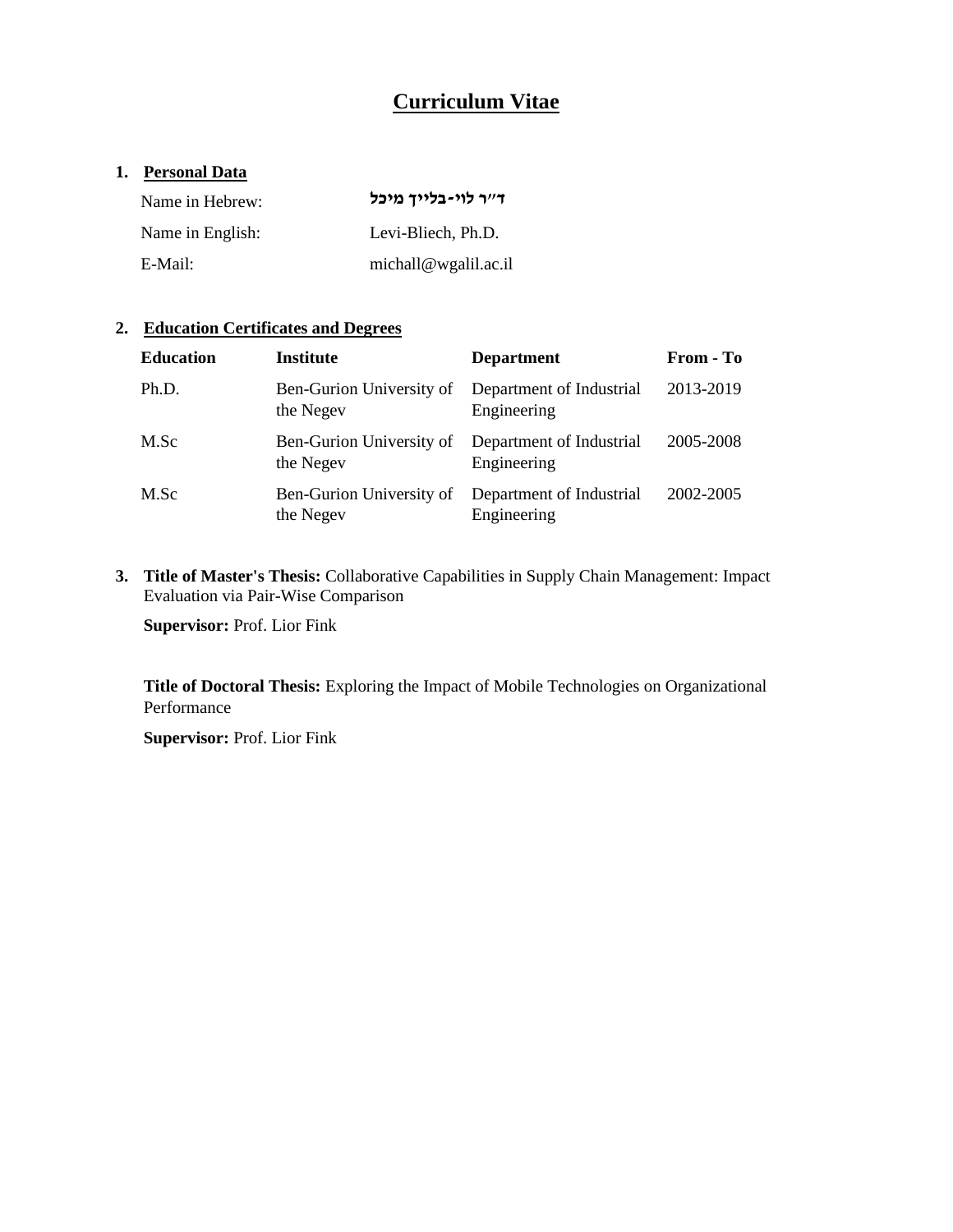## **4. Academic Ranks**

| <b>Rank</b>               | % Position | $From - To$ | <b>Institute</b>                      |
|---------------------------|------------|-------------|---------------------------------------|
| <b>Teaching Assistant</b> | 25%-30%    | 2013-2019   | Ben-Gurion University of the<br>Negev |
| <b>Teaching Fellow</b>    | 40%        | 2018-2020   | Ben-Gurion University of the<br>Negev |
| <b>Outside Lecturer</b>   | 20%        | 2019-2020   | Peres Academic College                |
| <b>Outside Lecturer</b>   | 20%        | 2019-2020   | The Open University of Tel<br>Aviv    |
| <b>Outside Lecturer</b>   | 20%        | 2019-2020   | Ramat Gan Academic<br>College         |

## **5. Active Participation in Conferences (Only from 2001)**

- 1. **Levi-Bliech**, M., Kurtser, P., Pliskin, N., and Fink, L. (2018). The Effects of a Fleet-Management App on Driver Behavior. *Proceedings of the 26th European Conference on Information Systems* 11, 1-12.
- 2. **Levi-Bliech, M.,** Kurtser, P., Pliskin, N., and Fink, L. (2018). The Effects of a Mobile App on Driver Behavior in an Organizational Setting. *Proceedings of the 12th Israel Association for Information Systems Conference* 12, 23-26.
- 3. **Levi-Bliech, M.,** Pliskin, N., and Fink, L. (2019). An Empirical Investigation of the Organizational Impacts of a Sales Support App. *Proceedings of the 13th Multi Conference on Computer Science and Information Systems* 1-3*.*

| From-To      | <b>Institute</b>                      | <b>Position</b>           | % Position |
|--------------|---------------------------------------|---------------------------|------------|
| 2013-2019    | Ben-Gurion University of the<br>Negev | <b>Teaching Assistant</b> | 25%-30%    |
| 2018-2020    | Ben-Gurion University of the<br>Negev | Lecturer                  | 40%        |
| 2019-2020    | Peres Academic College                | Lecturer                  | 20%        |
| 2019-2020    | The Open University of Tel Aviv       | Lecturer                  | 20%        |
| 2019-2020    | Ramat Gan Academic College            | Lecturer                  | 20%        |
| 2020-present | The Western Galilee College           | Lecturer                  | 100\%      |

#### **6. Positions Held**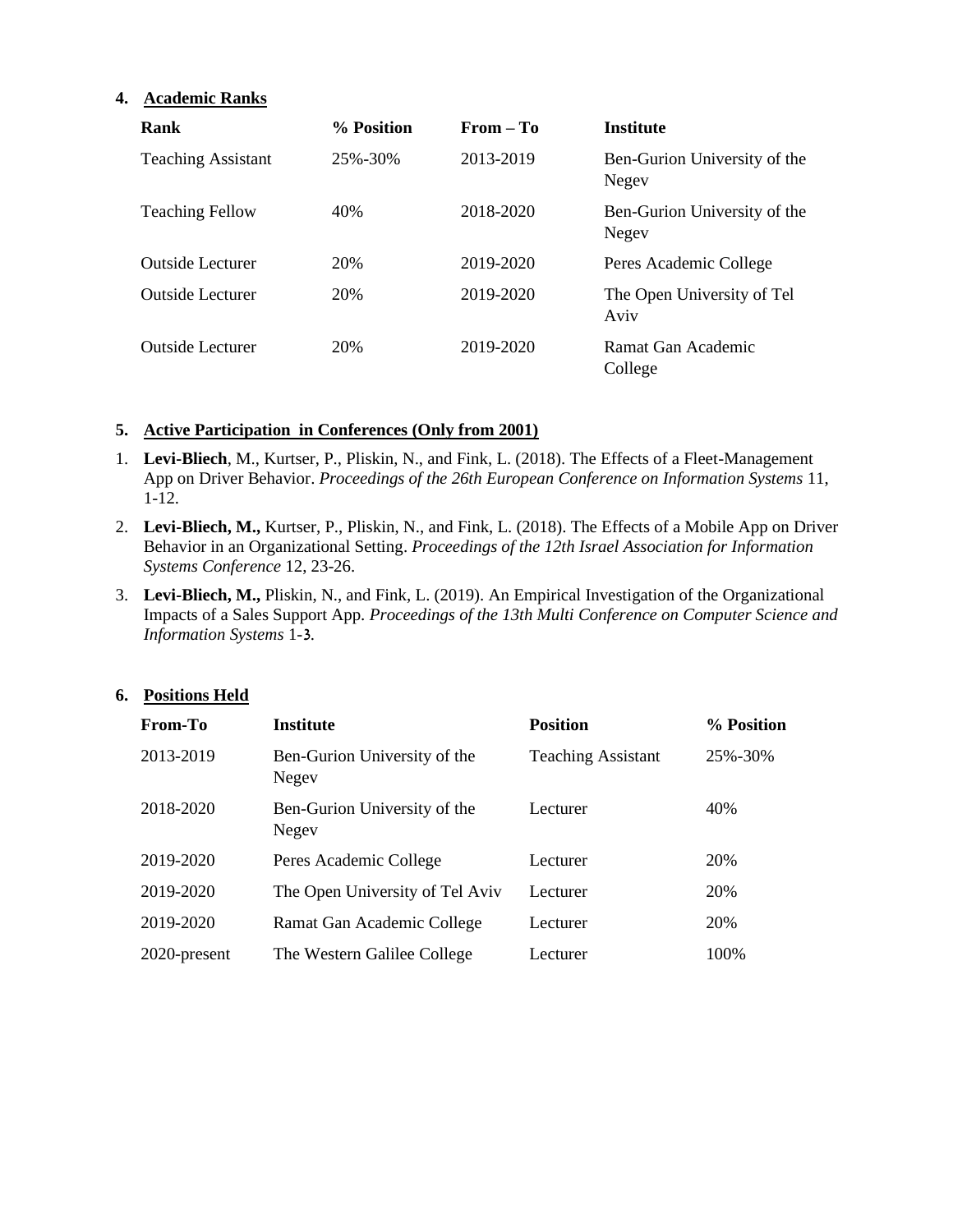## **7. Scientific Areas of Specialization**

Mobile applications, Information Management Systems, Supply Chain Management, ERP courses.

#### **8. Miscellaneous**

| $1999 - 2001$ | <b>Military Service</b>                               |
|---------------|-------------------------------------------------------|
|               | Museum Instructor at the Yoay Fortress                |
| $2005 - 2008$ | Procurement and Logistics                             |
|               | Intel in Kiryat Gat                                   |
|               | Three tasks:                                          |
|               | 1. Purchasing Items for the Clean Room                |
|               | 2. Following the PR to PO Procedure                   |
|               | 3. Managing Electronic Auctions                       |
| $2008 - 2010$ | <b>Product Planning</b>                               |
|               | Intel in Kiryat Gat                                   |
|               | Three tasks:                                          |
|               | 1. Product Management in High Volume<br>Manufacturing |
|               | 2. New Products Entrance into Production              |
|               |                                                       |

3. Response to Customer Demands

### **9. Academic Profile**

My academic work focuses on various aspects of advanced mobile technology applications in organizations and in particular the impact of their implementation on business performance. I chose to focus on mobile technology, which enables data sharing, integration, navigation and scanning, and is a necessary tool for achieving a competitive advantage and maintaining it in a global business environment. Mobile capabilities support field workers such as technicians, salespersons, delivery personals and fleet drivers, and may change employee behavior. Most existing research about mobile technology has been devoted more to deployment and adoption without examining its various capabilities or organizational impacts. My research to date has examined the implementation of mobile technologies and its immense potential from a broad organizational perspective.

In the first paper, entitled Mobile Technology and Business Process Performance: The Mediating Role of Collaborative Supply-Chain Capabilities published in 2018 in the Journal of Information Systems Management I identified the importance of implementing internal and external collaborative capabilities to boost business performance. Organizations should implement innovative mobile technologies to improve external collaborative capabilities and enhance business performance. Nevertheless, to further boost business performance, organizations should also implement innovative mobile technologies to improve internal collaborative capabilities. In future research, I will investigate the benefit from case studies that explore the effect of mobile technologies along the supply chain and assess the viewpoints of employees that use mobile technologies in their work to further help in understanding the influence of collaboration on business performance.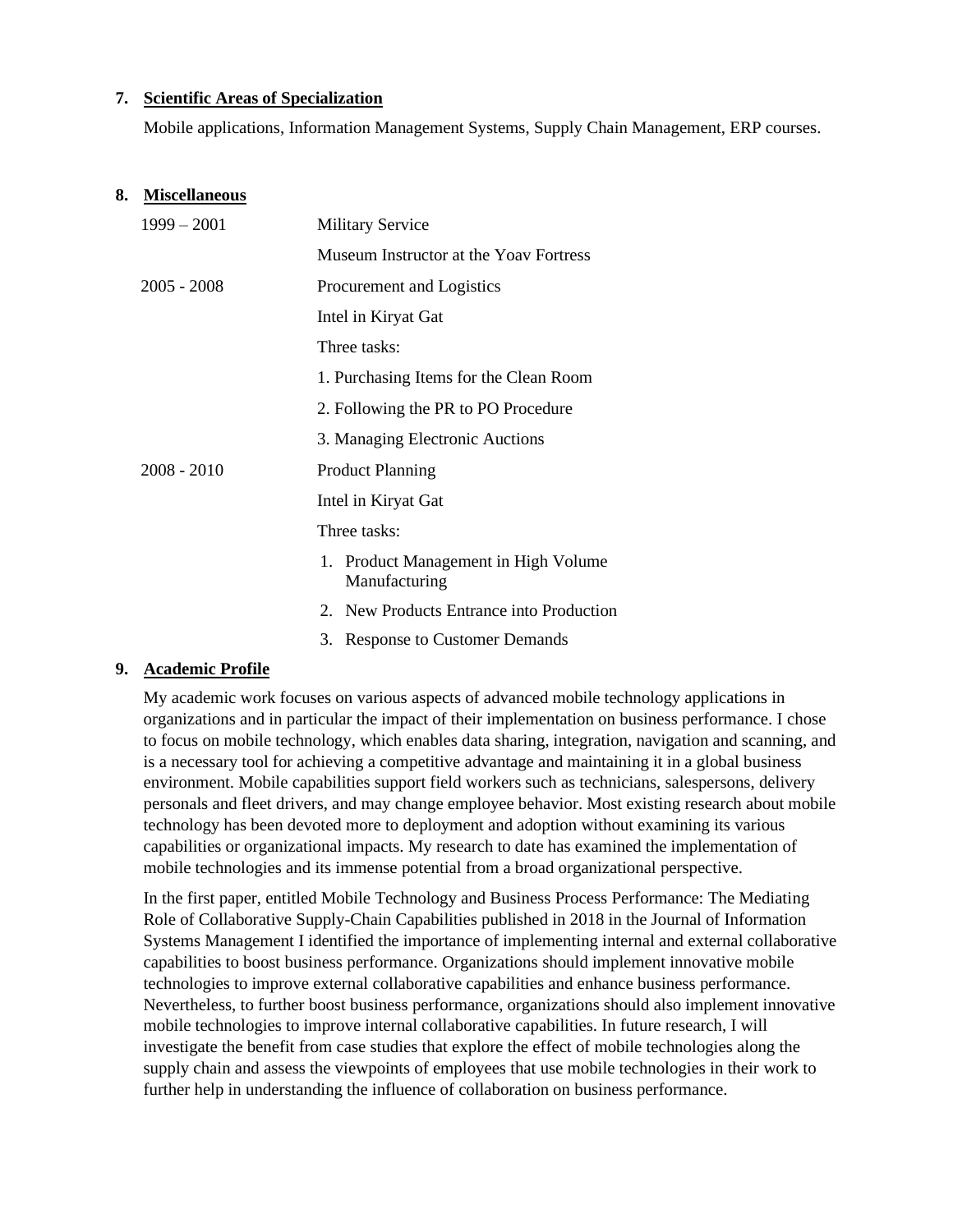The second paper, entitled Can Mobile Apps Change Employee Behavior? An Empirical Investigation of the Effects of a Fleet-Management, published in 2019 in the International Journal of Information Management, addressed the influence of mobile technology on employee behavior. In this research, I revealed that a mobile technology can improve employee behavior and serve as a learning platform with an enduring effect for new processes and activities. When implementing a new mobile technology, the organization should rely upon the underlying learning process to increase employee performance and productivity. In future research, I will explore the influence of mobile technology on employee behavior in various business processes involving logistics, production, sales, and distribution, by taking a comprehensive approach to the various types of feedback provided by mobile technologies. Log files or data gathered by mobile technology might be used in such future research to tease how mobile technology enhance performance in organizational settings.

The third paper, entitled Implementing a Sales Support App to Complement Face-to-Face Interaction: An Empirical Investigation of Business Value, published in 2020 in the Journal of Organizational Computing and Electronic Commerce, addressed the impact of innovative sales support mobile technology. In this research, I revealed that customers would rather search information online than offline. The third paper is among the first empirical investigations of the actual business value gained by such mobile technology. I demonstrated a shift from buying a car in a showroom to using a mobile sales technology anytime anywhere and thus innovates by moving the focus to new collaborative capabilities enabled by mobile technology that change the relationship between the customer and the supplier. In further research, I intend to apply alternative methodologies, such as multiple-case approaches, to explore the effects of supportive mobile technology in settings in which face-to-face interaction cannot be fully substituted